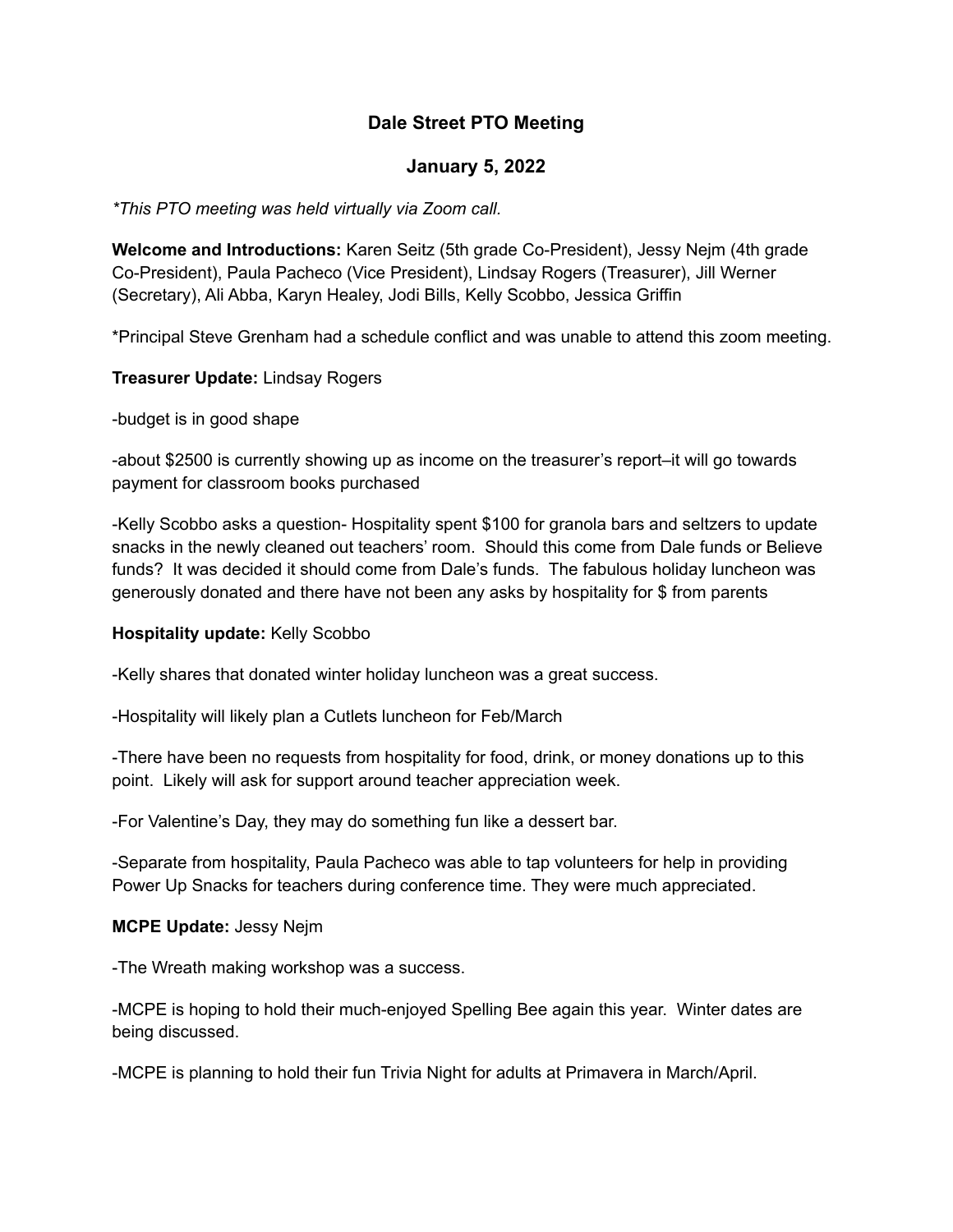### **Vice President/Volunteer Update**-Paula Pacheco

-There are about 65 people on the current volunteer list.

-The Power Up snack event for conferences filled very quickly and was loved by teachers.

-The yearbook coordinators would like to get 5th grade families to complete the initial sign up for a 5th grade yearbook–check the FB Class of 2029 page for the link. This info will be recirculated for those that missed it.

-We're still looking for a coordinator for the Spring Talent Show

#### **Fundraising Update-** Jodi Bills

-Kelly Scobbo, Nicole Drummond, and Jodi Bills are meeting to discuss some K-5 fundraising ideas

-A big fun run fundraiser is an area of interest for the spring. (in place of Winter Carnival)--wondering what type of \$ this could bring in

-The Duffle Bag fundraiser is over but there are still some duffles left for sale

-The Spirit Wear Sale is ongoing–all that money is going into Townwide account and will then be distributed to the schools.

-The team brainstormed some additional fundraising ideas for the K-5 group. MCPE is not doing the Treasured Experiences Auction this year so is that something the PTO could take over? That plus some possible auction baskets available as well. Will be discussed further

**Programming Update**- Ali Abba and Karyn Healey

-over \$2,500 new teacher-selected books will be going into the classroom libraries. (Park St Books was able to secure these books)

-each classroom got at least 10 new books, most were donated by families but PTO covered some too

-Each donated book included a nameplate sticker identifying the donating family

-Jim James of Park Street Books gave a generous store credit as a thanks for all the business.

-Ali and Karyn used this store credit to get some new books for Marina Sweeney and the Dale library (replacing some old books and purchasing new as well)--they were able to get 30 new books for the library

-Ali and Karyn have been working on planning an Author visit at Dale. Jim James recommended Scott SanGiacomo, the author and illustrator of Bedhead Ted. They have reached out to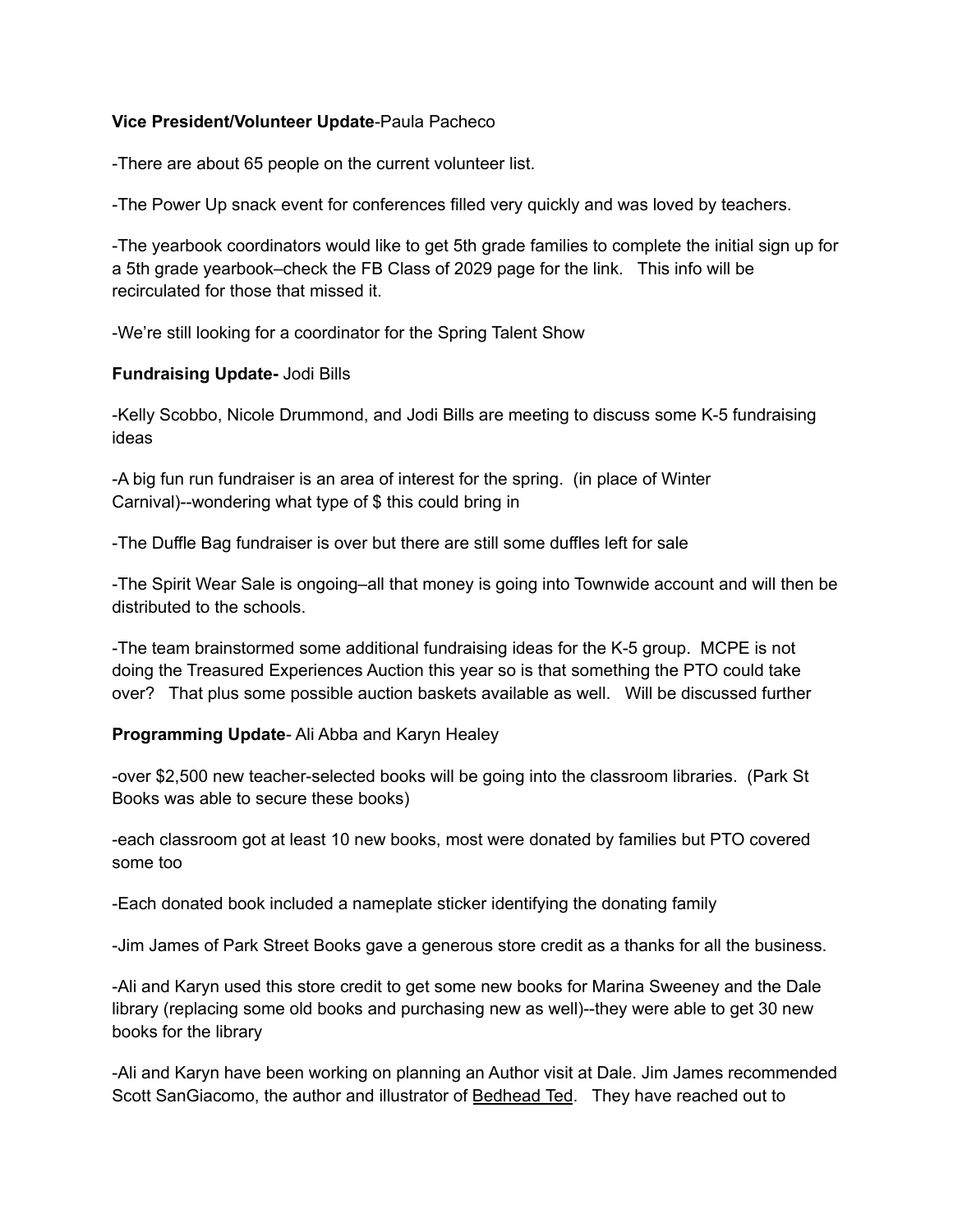Principal Grenham and the grade level leaders to gauge their interest in making this happen. Mr. Grenham fully supports the idea–they're hoping to gain approval from grade level leaders. They are going to send a note to the author to see if finding a date for the visit is possible this spring. (Wheelock is also interested in having this author/illustrator visit them)

-Paula Pacheco recommends using Kerry Cowell (Blake library media specialist who helps oversee programming across the schools) as a resource when trying to approve this type of larger programming.

-Mairi Nawroki has reached out to Ali and Karyn to ask for a grant/help with classroom gym materials. The gym is being used during lunch blocks and when the weather doesn't cooperate for outside play, Mairi needs to hold her gym classes in the classrooms. She'd like some ideas and help in creating "Gym on a Cart" or "Gym in a Bin"

-The group brainstormed a couple ideas for "Gym on a Cart"--jacks, carnival games, ping pong, yoga videos, karate videos, or high school inspired sports classes–led by HS students over zoom, challenges to complete. Will follow up with Mairi and help her get what she needs for these gym-in-the-classroom blocks

### **Project Believe Update**-Karen Seitz

-the FB page is a great spot to go for updates

-the designers will be getting painting estimates for the room. If they are too high, plan B would be to recruit some volunteer painters and do it ourselves. There will be a possible vote for paint colors.

-Is it worth looking into larger furniture pieces (bigger tables, high tops) and ordering now to get best prices and ensure timely delivery?

-Designers will likely set up a registry for some additional items needed to complete the room.

-How should we continue to get the word out about looking for support and donations for Project Believe? Hometown Weekly article or letter to the editor?

### **New Business-** Karen Seitz

-New subs need at Dale

-Winter Door Decorating Contest–plan is to kickoff on Tues 1/18. PTO will drop off decorating materials to all the classrooms. Classes will have 2 weeks to complete their decorating by Feb 1st. Joe Ahern will help create a voting system and winners will be announced by 2/4. There will be a 4th grade classroom winner and a 5th grade classroom winner. Prizes to be determined and provided by PTO.